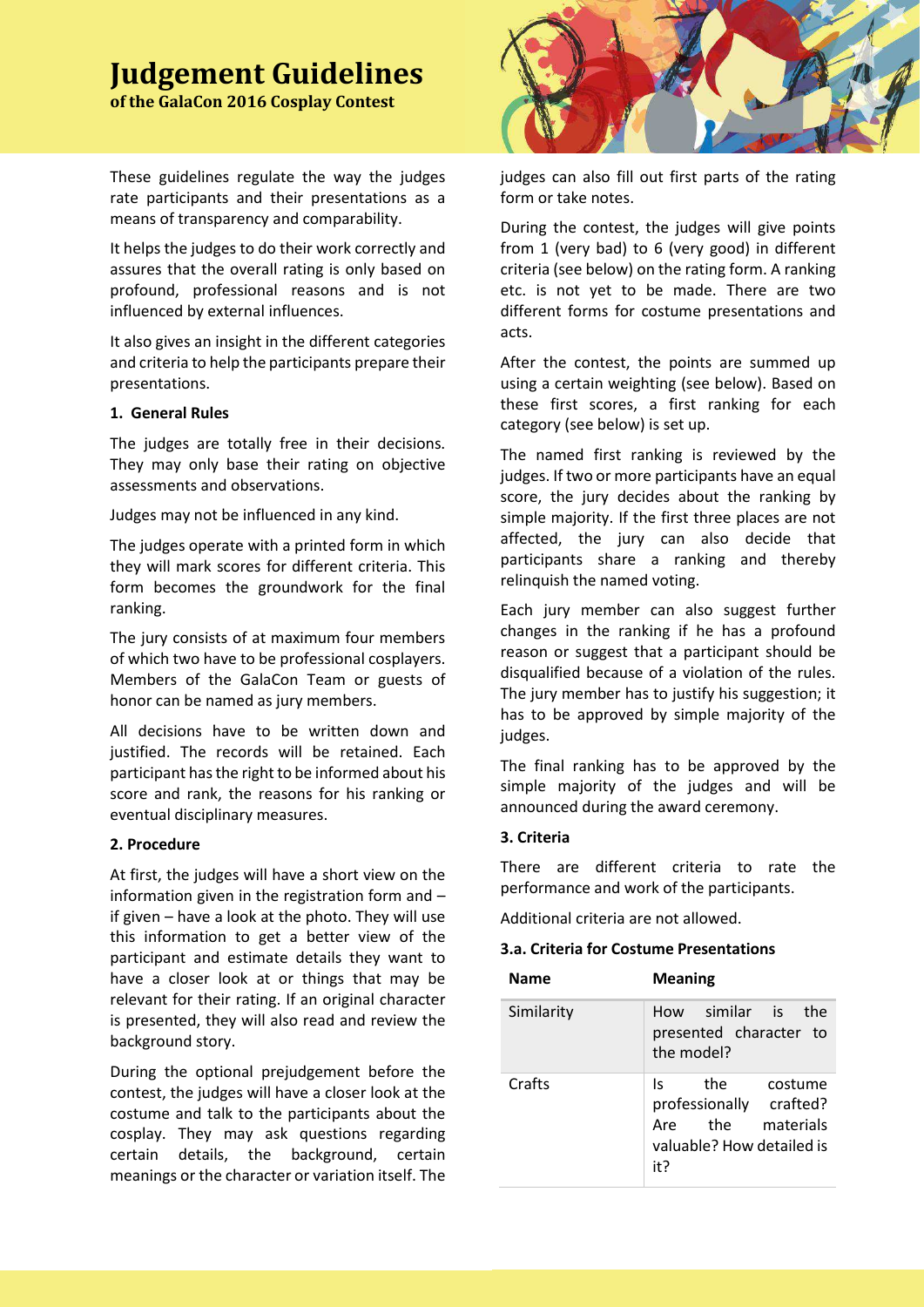| Presentation | How well is the behavior<br>of _<br>the character<br>implemented? Is the<br>overall presentation<br>convincing? |
|--------------|-----------------------------------------------------------------------------------------------------------------|
| Creativity   | How creative is<br>the<br>overall<br>costume/variation/style?                                                   |
| Audience     | Does the audience like<br>the performance?                                                                      |

# **3.b. Criteria for Acts**

| Name          | <b>Meaning</b>                                                                                                                                |
|---------------|-----------------------------------------------------------------------------------------------------------------------------------------------|
| Impression    | How good is the<br>overall impression of<br>the costumes and<br>equipment?                                                                    |
| Presentation  | How well is the act<br>presented? How well<br>are the characters<br>implemented? Is the<br>presentation<br>entertaining<br>and<br>convincing? |
| Creativity    | How creative is the<br>overall idea?                                                                                                          |
| Collaboration | How well do the<br>group members work<br>together? Do<br>all<br>group members have<br>something<br>to<br>present?                             |
| Audience      | Does the audience<br>like<br>the<br>performance?                                                                                              |

# **4. Categories**

There are 6 categories participants can be rated in. The requirements for being rated in the categories and the ways the final scores are calculated are stated below.

The participants who made the first, second and third place, will be awarded during the award ceremony.

Each winner of a category will additionally get a price as a means of appreciation.

The contest director can add special categories to the contest when necessary, e.g. as a means of appreciation of special participants or accomplishments or to create a category matching to the convention theme as a means of inspiration.

## **4.a. Best Act**

Object to this category is the quality of the participant's act. All single applicants who present an act will be rated.

| Criteria      | Weighting |
|---------------|-----------|
| Impression    | 25 %      |
| Presentation  | 25 %      |
| Creativity    | 25 %      |
| Collaboration | $0\%^{1}$ |
| Audience      | 25 %      |

1) Does not apply for single acts.

## **4.b. Best Group**

Object to this category is the quality of a group act. All groups can take part.

| Criteria      | Weighting |
|---------------|-----------|
| Impression    | 20 %      |
| Presentation  | 20 %      |
| Creativity    | 20 %      |
| Collaboration | 20 %      |
| Audience      | 20%       |

## **4.c. Newcomer Award**

This category is reserved for participants with little or no experience (estimated on the statement in the application form and the impression of the costume and presentation). It gives them a chance to win a price despite their experience.

| <b>Criteria</b> | Weighting             |
|-----------------|-----------------------|
| Similarity      | $10\,\mathrm{W}^{1}$  |
| Crafts          | 20 %                  |
| Presentation    | 20 %                  |
| Creativity      | $30 \%$ <sup>2)</sup> |
| Audience        | 20 %                  |